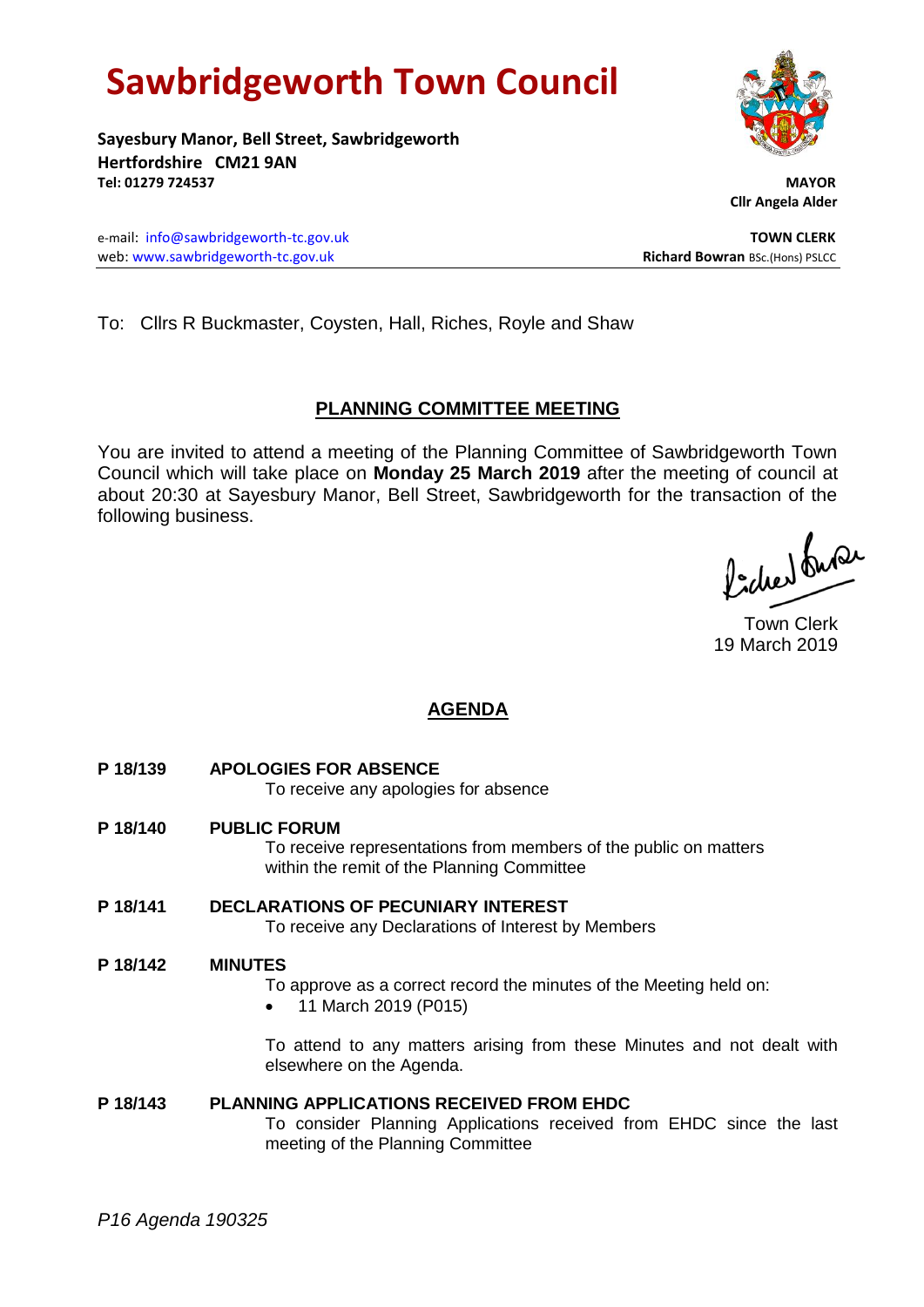# **3/18/1523/FUL (SAWB3) Land at Chalks Farm, South of West Rd, Sawbridgeworth** [Development of 200 homes with associated access, landscaping, parking, private amenity space,](https://publicaccess.eastherts.gov.uk/online-applications/applicationDetails.do?activeTab=documents&keyVal=PBAEOAGLMNG00)  [public open space and allotments](https://publicaccess.eastherts.gov.uk/online-applications/applicationDetails.do?activeTab=documents&keyVal=PBAEOAGLMNG00)

**\_\_\_\_\_\_\_\_\_\_\_\_\_\_\_\_\_\_\_\_\_\_\_\_\_\_\_\_\_\_\_\_\_\_\_\_\_\_\_\_\_\_\_\_\_\_\_\_\_\_\_\_\_\_\_\_\_\_\_\_\_\_\_\_\_\_\_\_\_\_\_**

**Applicant:** Barratt David Wilson North Thames **\_\_\_\_\_\_\_\_\_\_\_\_\_\_\_\_\_\_\_\_\_\_\_\_\_\_\_\_\_\_\_\_\_\_\_\_\_\_\_\_\_\_\_\_\_\_\_\_\_\_\_\_\_\_\_\_\_\_\_\_\_\_\_\_\_\_\_\_\_\_\_**

### **3/19/0127/FUL 41 School Lane, CM21 9FA**

[Change of use of amenity land to driveway](https://publicaccess.eastherts.gov.uk/online-applications/applicationDetails.do?activeTab=documents&keyVal=PLU069GL00X00) and the erection of a  $1.2 - 1.5$  metre high retaining wall – [Amendment to LPA's Approval 3/17/1398/FUL](https://publicaccess.eastherts.gov.uk/online-applications/applicationDetails.do?activeTab=documents&keyVal=PLU069GL00X00) **Applicant:** Unknown

**\_\_\_\_\_\_\_\_\_\_\_\_\_\_\_\_\_\_\_\_\_\_\_\_\_\_\_\_\_\_\_\_\_\_\_\_\_\_\_\_\_\_\_\_\_\_\_\_\_\_\_\_\_\_\_\_\_\_\_\_\_\_\_\_\_\_\_\_\_\_\_**

### **3/19/0406/FUL Land Adj The Chestnuts, Redricks Lane, CM21 9RL**

[Demolition of swimming pool and enclosure. Erection of 1 no.3 bedroomed bungalow, with the](https://publicaccess.eastherts.gov.uk/online-applications/applicationDetails.do?activeTab=documents&keyVal=PNBTEEGLI6K00)  [creation of vehicular access, parking and landscaping](https://publicaccess.eastherts.gov.uk/online-applications/applicationDetails.do?activeTab=documents&keyVal=PNBTEEGLI6K00)

**\_\_\_\_\_\_\_\_\_\_\_\_\_\_\_\_\_\_\_\_\_\_\_\_\_\_\_\_\_\_\_\_\_\_\_\_\_\_\_\_\_\_\_\_\_\_\_\_\_\_\_\_\_\_\_\_\_\_\_\_\_\_\_\_\_\_\_\_\_\_\_**

**\_\_\_\_\_\_\_\_\_\_\_\_\_\_\_\_\_\_\_\_\_\_\_\_\_\_\_\_\_\_\_\_\_\_\_\_\_\_\_\_\_\_\_\_\_\_\_\_\_\_\_\_\_\_\_\_\_\_\_\_\_\_\_\_\_\_\_\_\_\_\_**

**\_\_\_\_\_\_\_\_\_\_\_\_\_\_\_\_\_\_\_\_\_\_\_\_\_\_\_\_\_\_\_\_\_\_\_\_\_\_\_\_\_\_\_\_\_\_\_\_\_\_\_\_\_\_\_\_\_\_\_\_\_\_\_\_\_\_\_\_\_\_\_**

**Applicant:** Unknown

# **3/19/0518/FUL Land West of Farlea, Spellbrook Lane West, Spellbrook**

[Construction of 1 no. detached infill dwelling](https://publicaccess.eastherts.gov.uk/online-applications/applicationDetails.do?activeTab=documents&keyVal=PO1QQWGLIDQ00) **Applicant:** Mr Peter Bada

### **3/19/0532/HH 3 Forebury Avenue, CM21 9BG**

[Double storey side and second storey rear extension with changes to fenestration](https://publicaccess.eastherts.gov.uk/online-applications/applicationDetails.do?activeTab=documents&keyVal=PO5R5RGLIEU00) **Applicant:** Unknown

### **P 18/144 LATE PLANNING APPLICATIONS** To deal with Planning Applications received from EHDC following the Publication of this Agenda and received before 22 March 2019

#### **P 18/145 PLANNING DECISIONS MADE BY EHDC** To receive Planning Decisions from EHDC

### **3/18/2507/HH 11 Stoneleigh, CM21 0BT**

Two storey side extension, erection of porch, conversion to garage and replacement of tiles. Insertion of door and window to flank elevation and alterations to fenestration. **Applicant:** Mr Navin Sood *STC Comment:* No objection *EHDC Decision:* Granted **\_\_\_\_\_\_\_\_\_\_\_\_\_\_\_\_\_\_\_\_\_\_\_\_\_\_\_\_\_\_\_\_\_\_\_\_\_\_\_\_\_\_\_\_\_\_\_\_\_\_\_\_\_\_\_\_\_\_\_\_\_\_\_\_\_\_\_\_\_\_\_**

**\_\_\_\_\_\_\_\_\_\_\_\_\_\_\_\_\_\_\_\_\_\_\_\_\_\_\_\_\_\_\_\_\_\_\_\_\_\_\_\_\_\_\_\_\_\_\_\_\_\_\_\_\_\_\_\_\_\_\_\_\_\_\_\_\_\_\_\_\_\_\_**

### **3/18/2693/HH 19 West Road, CM21 0BJ**

Single storey side and rear extension, alteration to roof at first floor and insertion of dormer windows to front

**Applicant:** Mr Adrian Hibbert

**STC Comment:** Objection. The extent and design of the proposed alterations, massing and appearance, would appear to be contrary to Policies HOU11(a) and HOU11(d) of the District Plan 2018.

**\_\_\_\_\_\_\_\_\_\_\_\_\_\_\_\_\_\_\_\_\_\_\_\_\_\_\_\_\_\_\_\_\_\_\_\_\_\_\_\_\_\_\_\_\_\_\_\_\_\_\_\_\_\_\_\_\_\_\_\_\_\_\_\_\_\_\_\_\_\_\_**

*EHDC Decision:* Granted